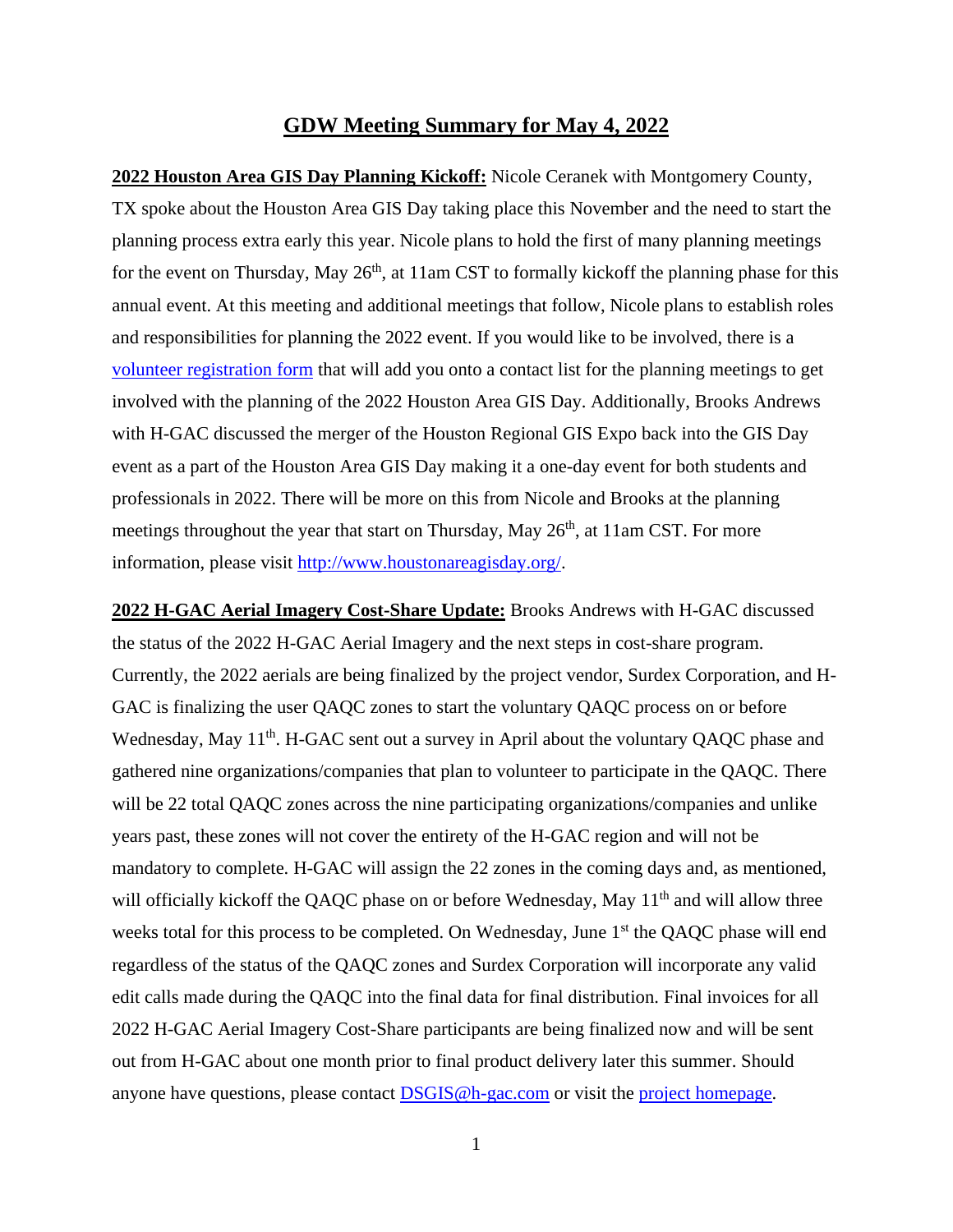**2022 DataAxle Data Cost-Share Update:** Brooks Andrews with H-GAC discussed the status of the 2022 DataAxle Data Cost-Share program and noted that the final 2022 DataAxle business and consumer databases are now complete and ready to use. The final data consists of 1.6M business records and 6.3M residential records and comes in File Geodatabase, Shapefile, DBF, and SAS formats in addition to a data stats spreadsheet, data dictionaries, contract documents, and other supplemental documents all available to the 2022 DataAxle Cost-Share participants only. Invoices for this program were sent out from H-GAC on Tuesday, April 26<sup>th</sup> and once H-GAC receives payment or proof of payment for an invoice, the final deliverables will be sent from H-GAC electronically via password protected FTP download. As a reminder, H-GAC will only release the final data to those participants with a paid invoice. For more information on this project, visit the [project homepage](mailto:project%20homepage) or email [DSGIS@h-gac.com.](mailto:DSGIS@h-gac.com)

**Lightning Presentation – Harvey DR17 Recovery Map Demo:** Dr. Alfred Henson with the City of Houston presented a quick look at the City's [Harvey DR17 Recovery Map](https://mycity.maps.arcgis.com/apps/webappviewer/index.html?id=43f450e78bdf403a85597ab84aff2c85) web application that displays information about the City's Homebuyer and Homeowner assistance programs as they relate to disaster recovery funds spent due to damage from Hurricane Harvey in 2017. The web application allows the user to display funds spent for either program by city council districts or by super neighborhoods within the city limits to display where the most funds have been spent to date. The application is refreshed monthly with new data as more funds are spent to help homeowners still recovering. For more information on this web application from the City of Houston or for application navigation and instruction, please visit the [application](https://storymaps.arcgis.com/stories/406c7046f0904397a2abe1690de36c12)  [instructional webpage.](https://storymaps.arcgis.com/stories/406c7046f0904397a2abe1690de36c12)

## **Guest Presentation – URISA Texas Initiatives, History, Volunteer Program, and**

**Rebranding:** Adailin (Adi) Lebron with the City of Grapevine and Kristina Deitz with the City of Plano both representing URISA Texas, presented the history, rebranding effort, and current programs and initiatives at URISA Texas. URISA Texas is the statewide chapter for the national, nonprofit Urban and Regional Information Systems Association (URISA). Adi and Kristina discussed the rich history URISA Texas has and the plans for future growth across the state in the years to come, including several upcoming events like the URISA Texas Speaker Series and the various Mappy Hours and Geocaching events planned across the state. More information on